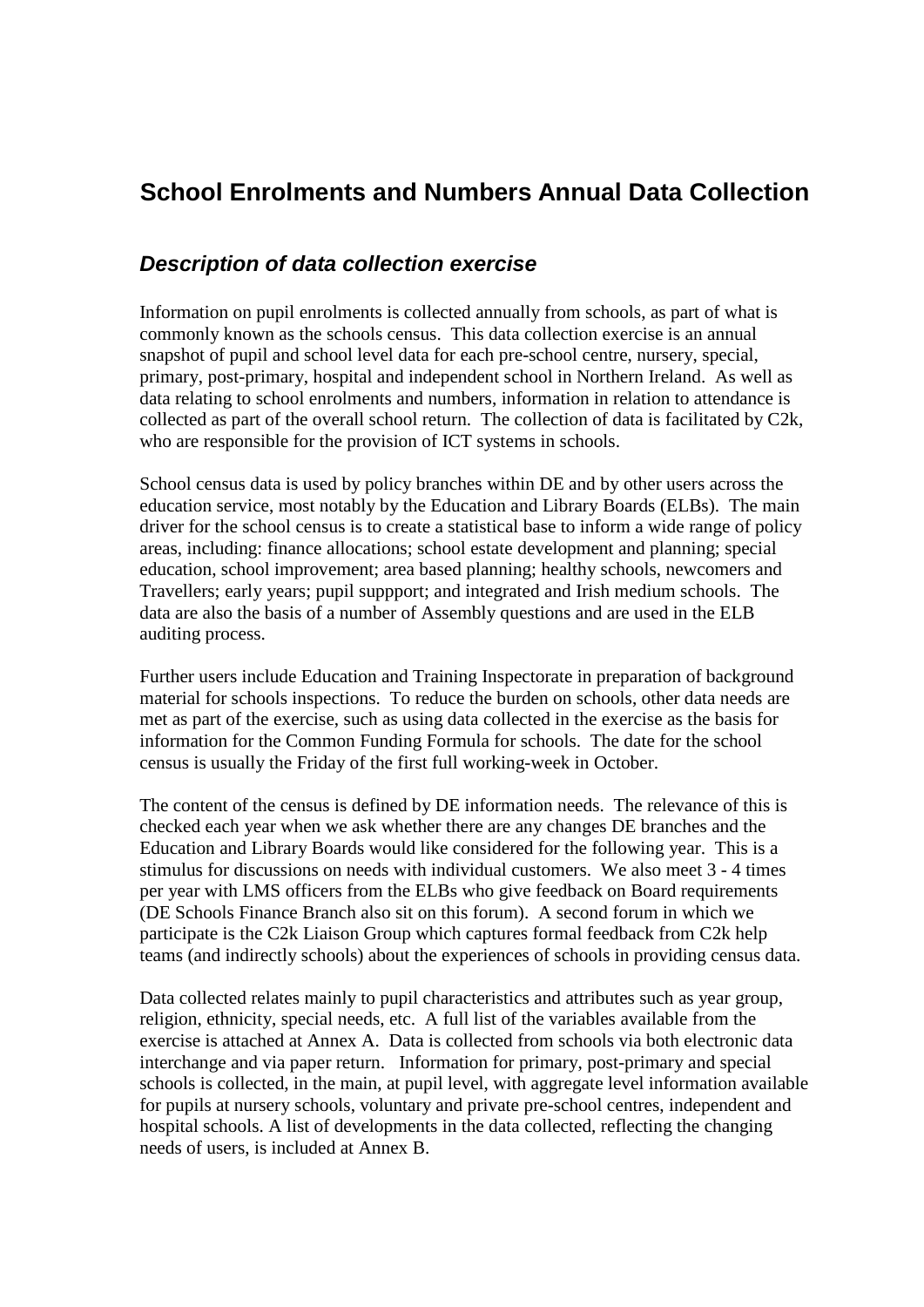## *Main Legislation*

The following statutory provisions provide for the processing of data by the Department.

Education and Libraries (NI) Order 2003 Article 37 provides that ELBs and schools shall make such reports and returns and give such information to the Department as the Department may reasonably require for the purposes of its functions under any statutory provision.

The statutory provisions providing the duties of the Department are contained in the Education Reform (NI) Order 1989. Article 3 places a duty on the Department to promote the education of the people of Northern Ireland and secure the effective execution by ELBs and other bodies of the Department's policy in relation to the provision of the education service.

In addition the Department has duties under Section 75 of the Northern Ireland Act 1998 to have due regard to the need to promote equality of opportunity between persons of different religious belief or racial group and between persons with or without a disability.

The Department is registered with the Information Commissioner as a data controller under the requirements of the Data Protection Act.

#### **Compliance with the Data Protection Act**

Processing carried out by the Department complies with the conditions in Schedules 2 and 3 of the Data Protection Act.

Processing complies with conditions 5(b) (it is necessary for the exercise of any functions conferred on any person by or under any enactment) and 5(c) (the processing is necessary for the exercise of any functions of a Government Department) in relation to Schedule 2 of the Data Protection Act.

Processing of sensitive personal data complies with condition 7(b) and (c) (it is necessary for similar purposes as in Schedule 2) and condition 9(1) (the processing of sensitive personal data in regard to ethnic origin is necessary for the purpose of identifying or keeping under review in regard to equality of opportunity) in relation to Schedule 3 of the Data Protection Act.

In relation to the census process, data is gathered by schools and they are therefore data processors for this purpose. The information is then processed by the Department to produce the census results and so the Department is a data processor for this purpose. The process is determined by the Department which is therefore also a data controller.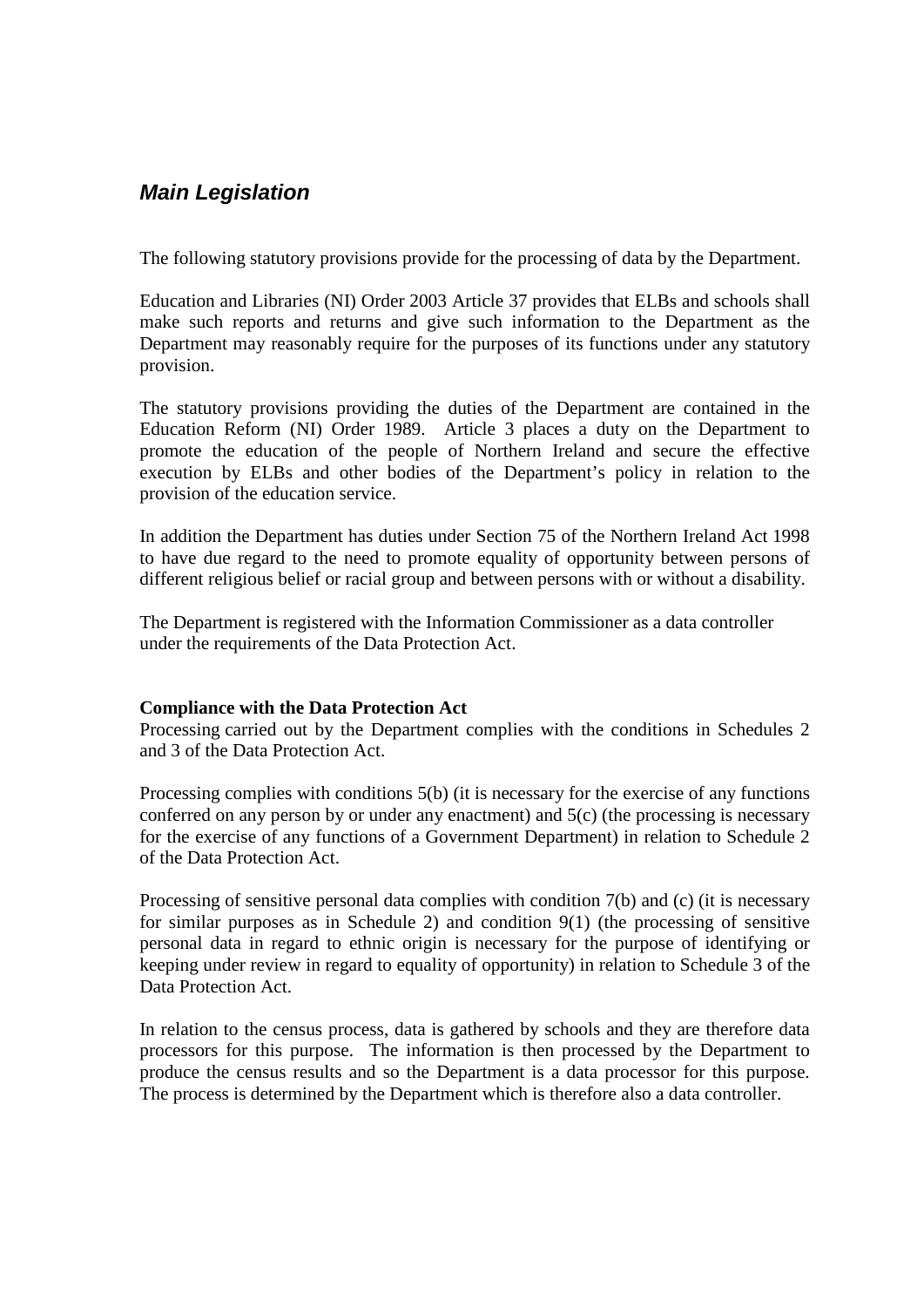## *Resources*

The process is currently managed by 1 Deputy Principal Statistician with 1 Assistant Statistician dedicated to the census on a permanent basis. There is further administrative support from 2 clerical staff for the period of the data collection and validation exercise, one clerical worker is brought in on a temporary basis during the initial 2 weeks of the data collection period. The two permanent clerical staff members also work overtime during the data collection period to allow time for the input of data from paper forms. This is the minimum required to produce the dataset to its current standard and in the current timeframe.

## *Response Burden*

The Department collects a range of information from schools each year. To help minimise the burden on schools, information on enrolments and attendance is collected in one exercise, the annual school census.

A sample survey of schools making data returns through the school census process found that the compliance costs for all schools and voluntary and private preschool centres in 2014/15 was £332,361.72. This exercise will be repeated for the 2015/16 census exercise.

There were variances in the time taken and differences appear to be affected by a number of factors, including, the size of the school, the level of data requested and the volume of the data requested. Aggregated data are collected from nursery schools and pre-schools while other sectors provide pupil level returns. Primary, special and post-primary schools all provide attendance information as well as enrolment data. Post-primary schools, which tend to be bigger, also include level of study information as part of the school census return. Variances in cost are also be effected by the level of seniority of staff involved in completing the census return in different schools.

## *Data validation and confidentiality*

A number of validations are built into the reporting process in schools, so that schools can verify and correct data before it is submitted. Once data is collected from schools, it is subjected to a further set of validation checks, including checking against ELB information systems for items such as free school meals entitlement. Once the validation process is completed, the datasets are anonymised. Data are transferred from schools via a secure network.

Sensitive data relating to individual pupils, or to small numbers of pupils, are not published or released externally. In this instance, sensitive data are considered as religion, ethnicity, free school meals entitlement, special educational needs details,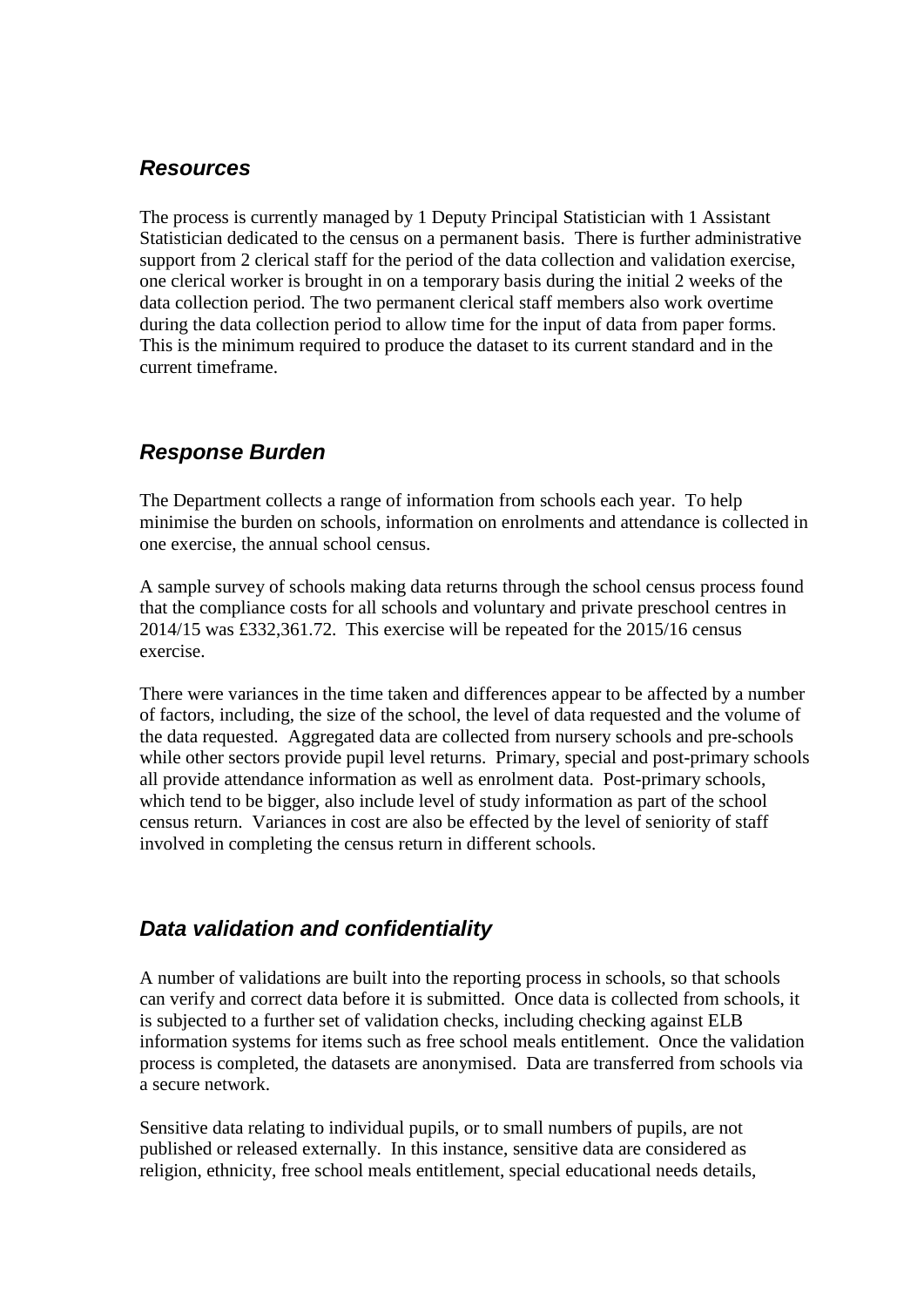newcomer details, etc. Other details, such as pupil year group and gender, are not considered sensitive and small numbers may be published in relation to them.

## *Publication Details*

There are two main publications issued annually in relation to school enrolments. The first, usually in December, contains some basic enrolment figures. The main press release is usually published at the end of February and contains a more detailed breakdown of figures. Additionally, a series of tables containing information from the exercise are published on the Facts and figures [part of the DE website.](http://www.deni.gov.uk/index/facts-and-figures-new/education-statistics/32_statistics_and_research-numbersofschoolsandpupils_pg.htm) In accordance with Protocol 2 of the UK Statistics Authority's Code of Practice for Official Statistics, the following individuals were granted 24-hour pre-release access to these National Statistics releases:

| Minister for Education for Northern Ireland              |
|----------------------------------------------------------|
| Department of Education (DE) Permanent Secretary         |
| <b>DE Deputy Secretary</b>                               |
| <b>DE Deputy Secretary</b>                               |
| Grade 5 Head of Performance and Planning Directorate, DE |
| Grade 5 Head of Education and Training Inspectorate, DE  |
| Grade 7, Head of Schools Finance Team, DE                |
| Principal Information Officer, Communications Team, DE   |
| Special Adviser to the Minister for Education            |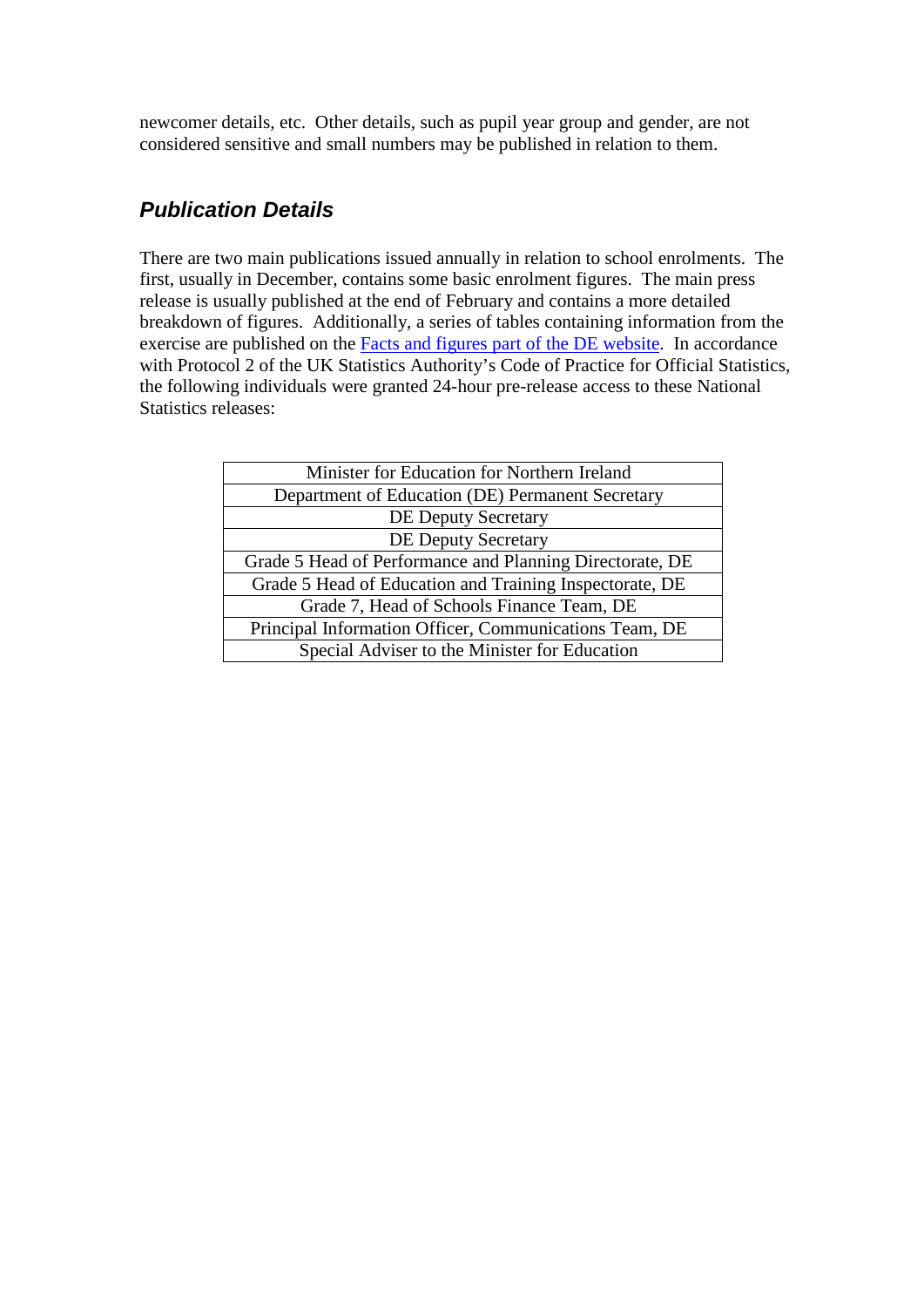## *Contact Details*

DE Statistics and Research Team

Gemma Reid, Statistics and Research Team, Department of Education, Annex 2 Rathgael House, Balloo Road, Rathgill, Bangor BT19 7PR 028 9127 9707 [gemma.reid@deni.gov.uk](mailto:gemma.reid@deni.gov.uk)

Paul Matthews, Statistics and Research Team, Department of Education, Annex 2 Rathgael House, Balloo Road, Rathgill, Bangor BT19 7PR 028 9127 9717 [paul.matthews@deni.gov.uk](mailto:paul.matthews@deni.gov.uk)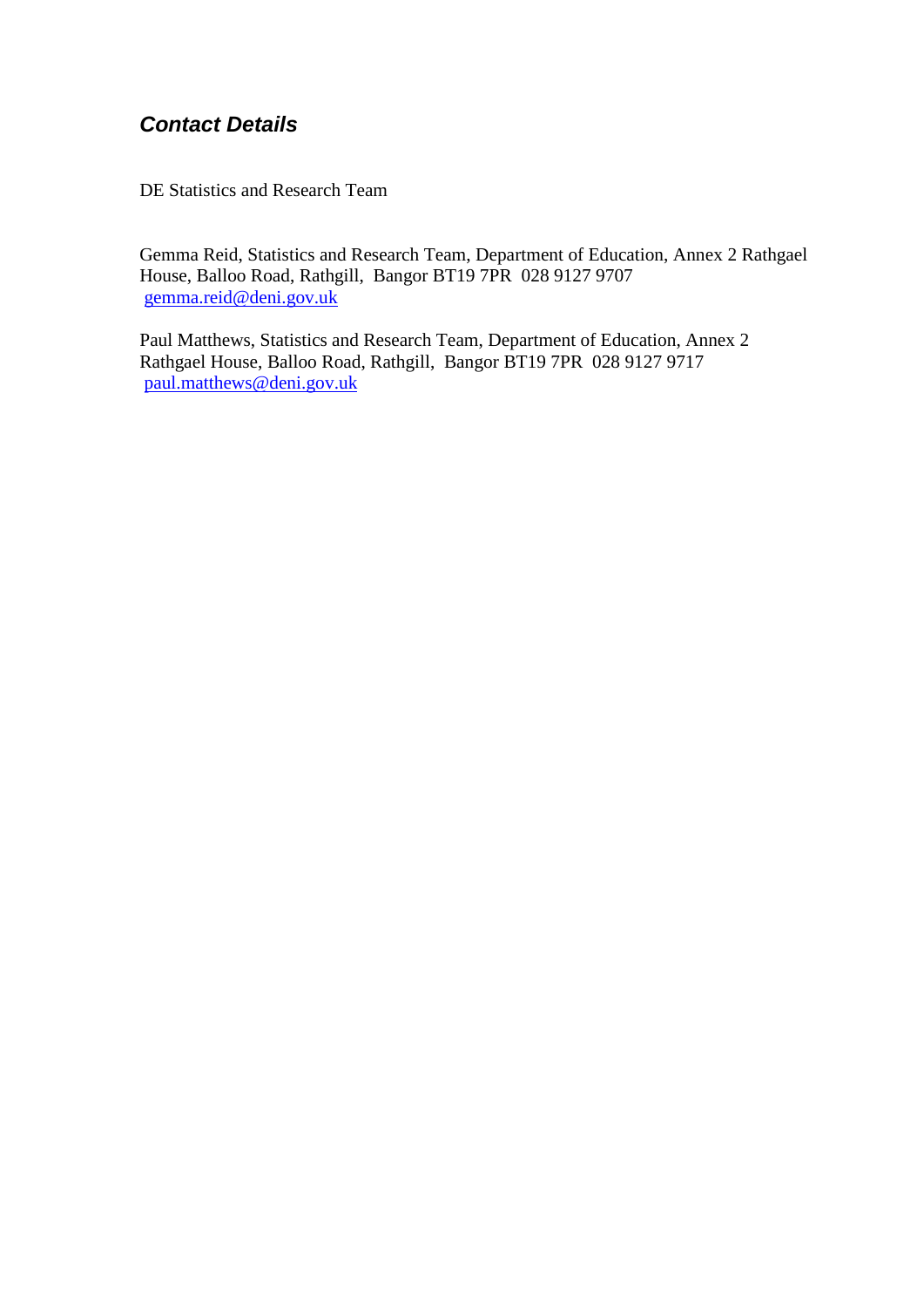### *Annex A*

#### **Data collected at individual pupil level via EDI for post primary schools**

Gender Date of birth Unique Pupil Identifier/Admission number Pupil name Pupil educated off-site but not in a school Dual registered pupils Religion Ethnicity Highest level of study (including subjects studied for validation purposes) Free school meal entitlement Year group Registration group (for validation only) SEN stage SEN need type Boarder Fee payer Date of arrival at school In special / Irish Medium Unit Home postcode Country of residence (for validation only) First language Newcomer child Date recorded as a Newcomer Date ended as a Newcomer 'Looked after' child 'Looked after' child living arrangements 'Looked after' child responsible health trust Children of service personnel Level achieved at KS2 in English and mathematics Reasons KS2 not achieved in English and mathematics Type of accommodation (for Travellers) Pupils with a disability Educational maintenance allowance Pupil has a Personal Education Plan (PEP)

#### **Data collected at summary level for post primary schools**

Pupils not domiciled in NI Projected enrolments by year group In-migration and Out-migration to NI over the past year Number of special units in the school Level achieved at KS3 in English and mathematics (senior highs only) Reasons KS3 not achieved in English and mathematics (senior highs only)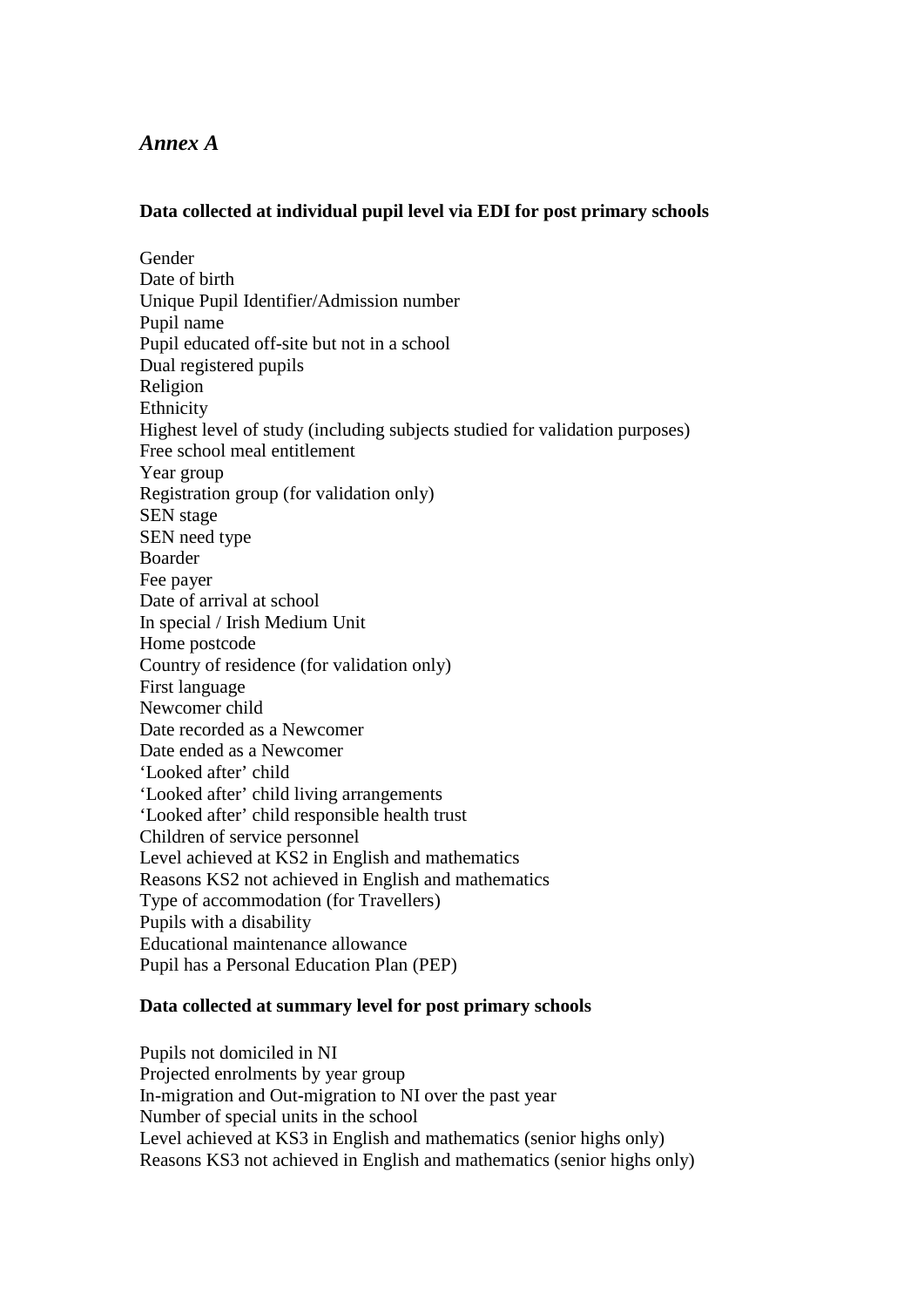#### **Data collected at individual pupil level via EDI for special schools**

Gender Date of birth Unique Pupil Identifier/Admission number Pupil name Pupil educated off-site but not in a school Dual registered pupils Religion Ethnicity First language Newcomer child Date recorded as a Newcomer Date ended as a Newcomer Free school meal entitlement 'Looked after' child 'Looked after' child living arrangements 'Looked after' child responsible health trust SEN stage SEN need type Date of arrival at school Home postcode Country of residence (for validation only) Year Group Registration group Children of service personnel Type of accommodation (for Travellers) Educational maintenance allowance Pupil has a Personal Education Plan (PEP) Registered with a Sure Start project Previously attended a Sure Start Developmental Programme for 2-3 year olds

#### **Data collected at summary level for special schools**

Pupils not domiciled in NI Projected enrolments by year group In-migration and Out-migration to NI over the past year

#### **Data collected at individual pupil level via EDI for primary schools**

Gender Date of birth Unique Pupil Identifier/Admission number Pupil name Pupil educated off-site but not in a school Dual registered pupils Religion Ethnicity Free school meal entitlement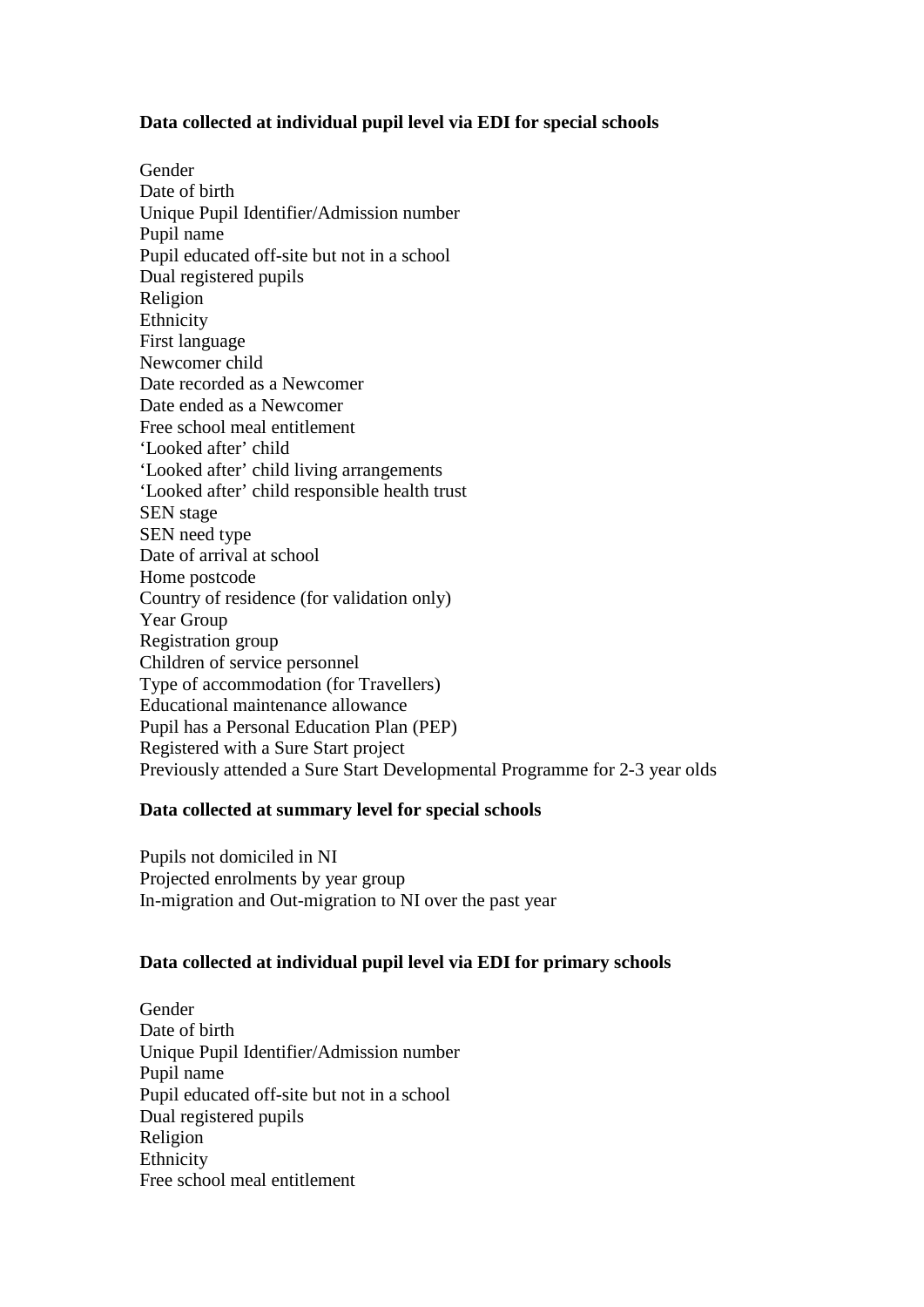Pupils with parent in receipt of JSA/Income Support (nursery pupils only) Year group Pattern of attendance for nursery pupils SEN stage SEN need type Boarder Fee payer Date of arrival at the school In special / Irish Medium Unit Home postcode Country of residence (for validation only) First language Newcomer child Date recorded as a Newcomer Date ended as a Newcomer Looked after child 'Looked after' child living arrangements 'Looked after' child responsible health trust Registration groups (including composite classes). Children of service personnel Pupils with a disability Previous educational experience of year 1 Type of accommodation (for Travellers) Pupil has a Personal Education Plan (PEP) Registered with a Sure Start project Previously attended a Sure Start Developmental Programme for 2-3 year olds

#### **Data collected at summary level for primary schools**

Pupils not domiciled in NI Projected enrolments by year group In-migration and Out-migration to NI over the past year Number of special units in a school

#### **Data collected at summary level for nursery schools**

**Gender** Pattern of attendance Age Summer birthday Projected numbers by age and pattern of attendance Looked after children Class size and numbers Pupils with parent in receipt of JSA/Income Support Religion Ethnicity Newcomer children SEN stage SEN need type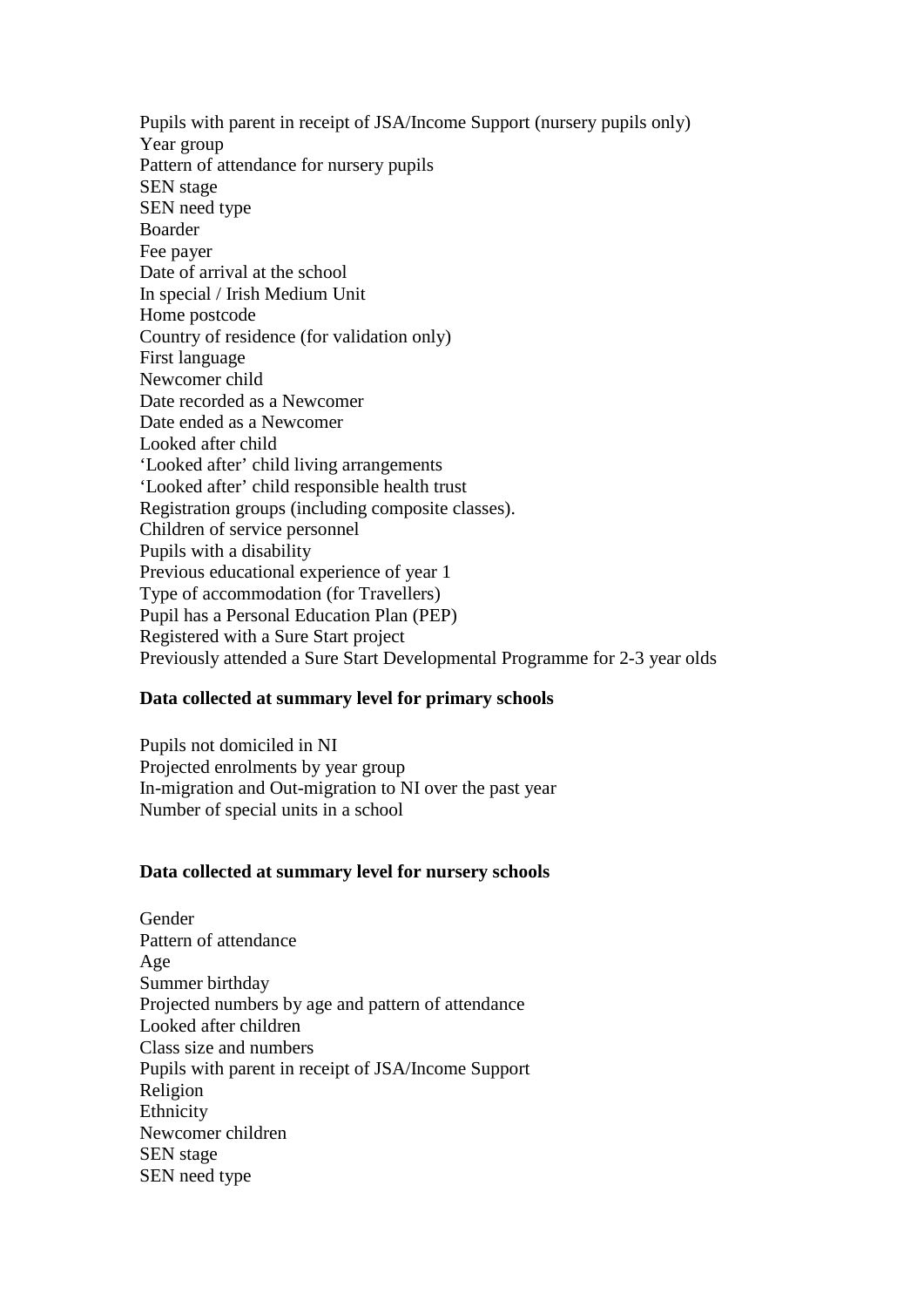Children of service Personnel Children not domiciled in Northern Ireland. Type of accommodation (for Travellers) Disability

#### **Data collected at pupil level for nursery schools**

Home postcode

#### **Data collected at summary level voluntary and private pre-school centres**

Number of hours of pre-school activity provided per day Total children in centre Number of funded children For funded children: Gender Pattern of attendance Age Summer birthday Projected numbers by age and pattern of attendance Looked after children Class size and numbers Pupils with parent in receipt of JSA/Income Support Religion Ethnicity Newcomer children SEN stage SEN need type Children of service Personnel Type of accommodation (for Travellers) Disability

**Data collected at pupil level for voluntary and private pre-school centres** Home postcode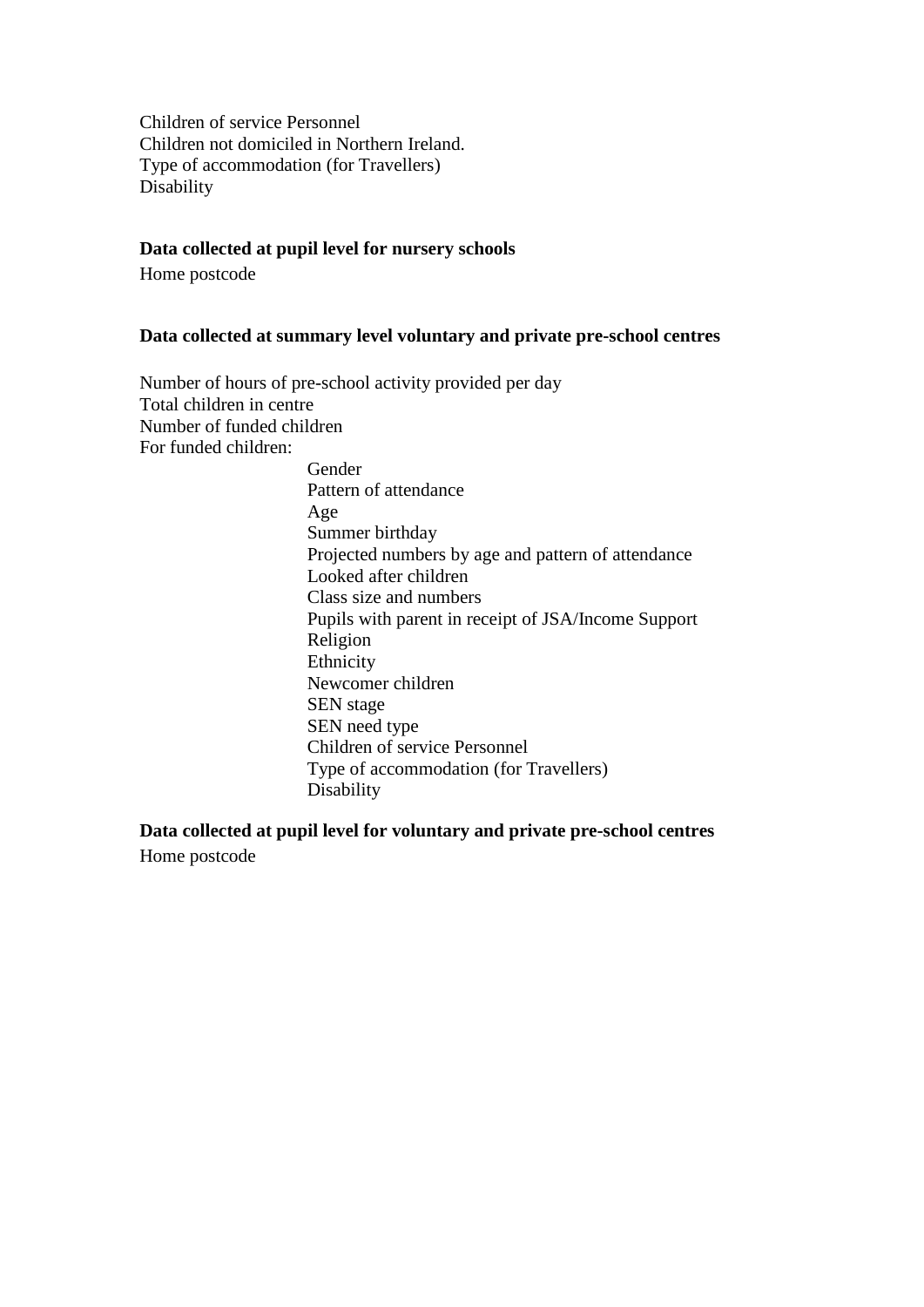#### **Annex B**

#### **School census year on year progress report**

#### **2006/07**

EDI returns for primary and special schools introduced.

- Pupil level data available for primary schools
- New summary sheets introduced

Irish language forms and documentation introduced for IM schools/pre schools.

• Irish language documentation for all schools in IM sector

Documentation put on website

• Reference documents for schools put on website and schools emailed access links

#### **2007/08**

Changes to xml conversion procedure

• Facility for bulk conversion of files introduced

UPN for post primary pupils introduced.

#### **2008/09**

Forces children marker collected at pupil level.

UPN for primary and special schools introduced.

Attendance data collected at pupil level.

#### **2009/10**

Code for 'Roma' introduced in ethnicity variable.

Accommodation type for Traveller children collected.

#### **2010/11**

Revised language codes introduced.